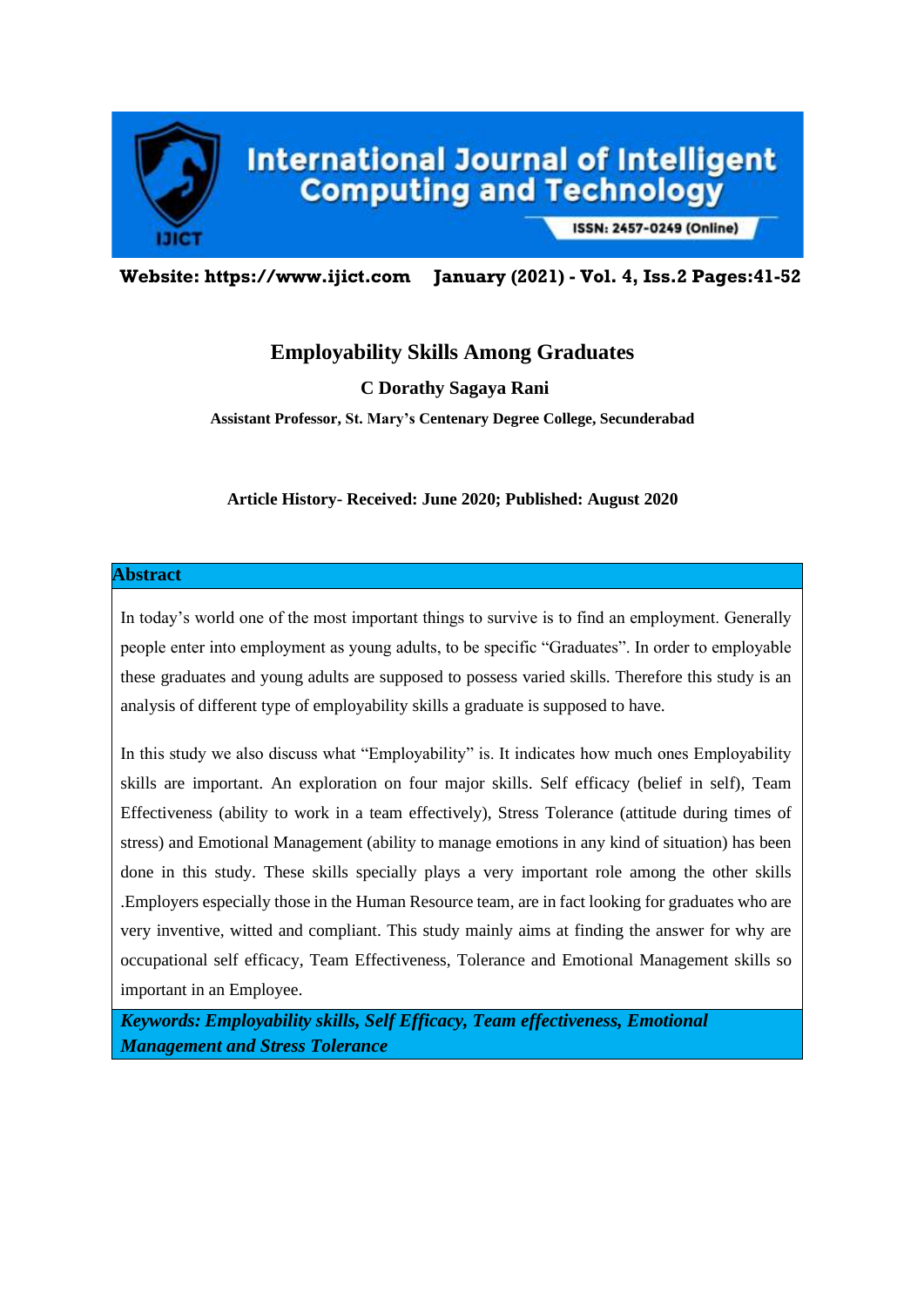## **1. INTRODUCTION**

In the highly competitive business world of today one of the most important things to survive is to earn a lively hood by finding an employment or to be an employer and provide employment person to have a variety of skills that would make him employable. They can be a range of inborn skills that they possess from birth, which can also be called as Talent or they can be range of academic skills that are learnt during schooling and University studies until the person be graduate. Ben Mitchell et al,(2008)say that the team "Employability "is often related or rather closely associated to the term "job readiness".

Employers mainly look for skills like language skills, analytical skills, ability to work under shift timings, ability to work in teams, etc. So every graduate today has to give a lot of importance to skills that employers focus on rather than focus on developing their own skills. The aim of this study is to discuss employability skills, their importance and the skill requirements for graduates from a graduate recruiter's point of view .So we are studying about what the basic and the main skills are, that a graduate is supposed to have in order to perform well in his her job. Mostly multi skilled graduates are highly sought after these days.

## **2. LITERATURE REVIEW**

The term 'Employability Skills" has been defined by different authors and researchers in different ways i)Yorker's (2006) definition of the term has been widely used, which simply says Employability skills are a set of achievements-skills, understandings and personal attributes that make graduate more likely to gain employment and be successful in their chosen occupations.

(ii) Verhaar and Smulders (1999) term employability as the latest buzz-word. It is due to the most important and latest term that has been creating confusion among graduates. Employers expect different kinds of skills from a graduate perspective are different from that of an employer.

(iii) Harvey (2002) in his report Employability and Diversity says Employability has many definitions but they break down into two broad groups .The first relate to the ability of the student to get a job after graduation.

(iv) Hillage and pollard 1998 Enhancing the students attributes and ultimately with empowering the student as a critical life-long learner.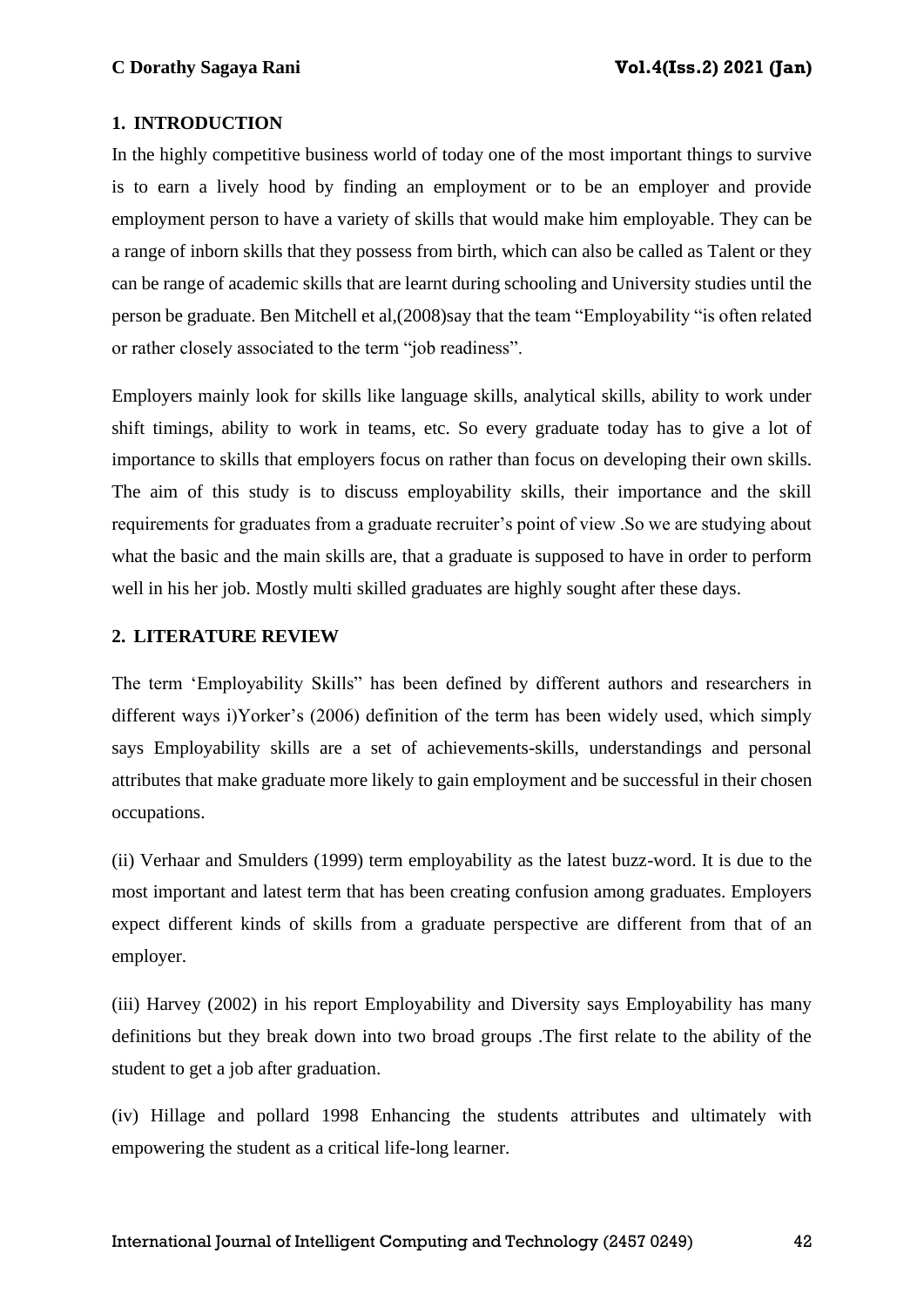## **3. RESEARCH OBJECTIVE**

Why Employability skills important in a Graduate entering employment?

How important are occupational self Efficacy, Team Effectiveness, Stress tolerance and Emotion Management skills in a graduate?

Will these four major skills make a Graduates entering employment employable?

If they are important, do Graduates in today's generation possess these skills?

## **4. RESEARCH METHODOLOGY**

## **Hypothesis**

1. Exploring ones Employability skills based on ones occupational self-efficacy, belief in Team Efficacy and stress Tolerance and emotion Management.

2. The level of these skills present in today's Graduates are relatively high or low only very few are the average levels of possessing these skills.

3. Occupational Self Efficacy, Team effectiveness, stress Tolerance, Emotion Management are four common skills that are the most sought after in Graduates entering employment.

## **Research Method**

**A S**urvey was conducted on graduates, Standardized questionnaires circulated consisted of questions related to one's self Efficacy, Team Effectiveness, Stress Tolerance and Emotion Management and graduates were asked to rate the questions on what they think about themselves, about people attitudes and their working under opposition or pressure.

## **Employability Skills**

Each country in the world gives the term "Employability skills" a different name and a different description .These are different names used to describe "Employability Skills" in different countries.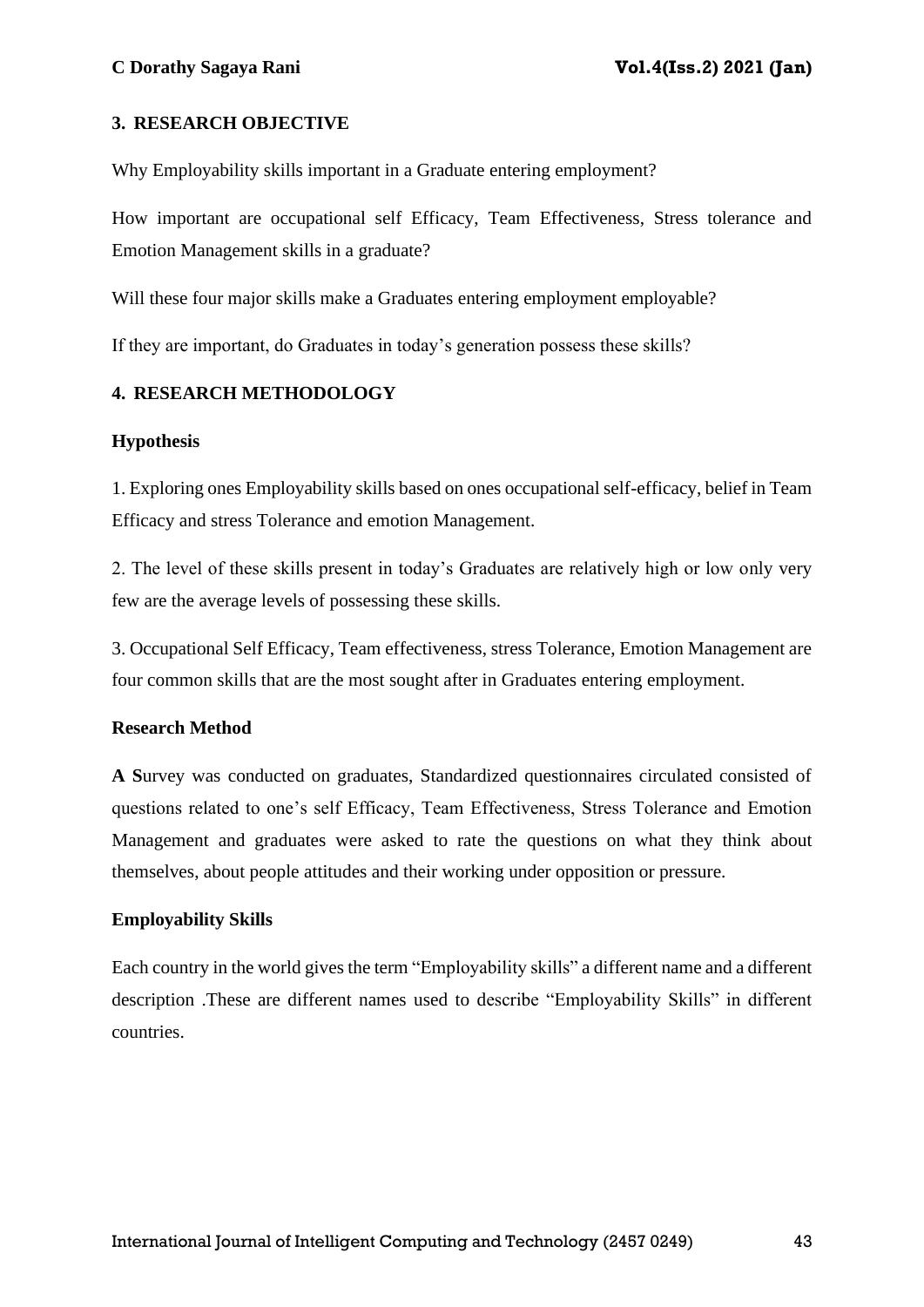| <b>United Kingdom</b> | Core skills, Common skills, key skills        |  |  |  |  |  |  |  |
|-----------------------|-----------------------------------------------|--|--|--|--|--|--|--|
|                       |                                               |  |  |  |  |  |  |  |
| New zealand           | Essential skills                              |  |  |  |  |  |  |  |
|                       |                                               |  |  |  |  |  |  |  |
| <b>Australia</b>      | Key competencies, employability skills        |  |  |  |  |  |  |  |
|                       |                                               |  |  |  |  |  |  |  |
| Canada                | Employability skills                          |  |  |  |  |  |  |  |
|                       |                                               |  |  |  |  |  |  |  |
| <b>United States</b>  | Basic skills, necessary<br>skills, work place |  |  |  |  |  |  |  |
|                       | know-how                                      |  |  |  |  |  |  |  |
|                       |                                               |  |  |  |  |  |  |  |
| <b>France</b>         | Transferable skills                           |  |  |  |  |  |  |  |
|                       |                                               |  |  |  |  |  |  |  |
| <b>Germany</b>        | Key qualifications                            |  |  |  |  |  |  |  |
|                       |                                               |  |  |  |  |  |  |  |

**Table:1 Employability skills**

According to an article by the University of Liverpool, it is absolutely essential for graduates to have a degree for most careers and jobs, but until and unless graduates bond their degree with relevant skills, it will not be useful. Thus Employability skills are very important. It is not easy to find a job build a career with a degree alone. The Scottish Government has proved that Employability skills are very important in a way by making the development skills essential to help their children towards becoming successful learners, confident individuals, responsible citizens and effective contributors according to Effie Maclellan and Rebecca Soden (2004).Because of the importance of developing employability skills and becoming better employees in future, the Government trains them from childhood to graduation.

Employability skills give people not only the means with which to make a living but also the wherewithal to live meaningful life. With all these ideas of different people we learn that Employability skills are in great need in graduates and employers are looking for graduates who are well learnt in employability skills that make them employable and fit into their job role and position. If the focus of graduate is on both earning and building a proper career, giving quality time to enhance their employability skills is absolutely mandatory. Graduates minds can change easily depending on factors of age, mindset and trend. When graduates grow and learn about the different demands and needs of the market and the scenario, and thus, their minds tend to change according to the demand and the need of the hour. But, what they have been enhancing are the skills that their subject offers.

Thus Employability skills are supposed to be given more importance to, while completing graduation. These skills make lives meaningful, develop knowledge, shape careers, maximize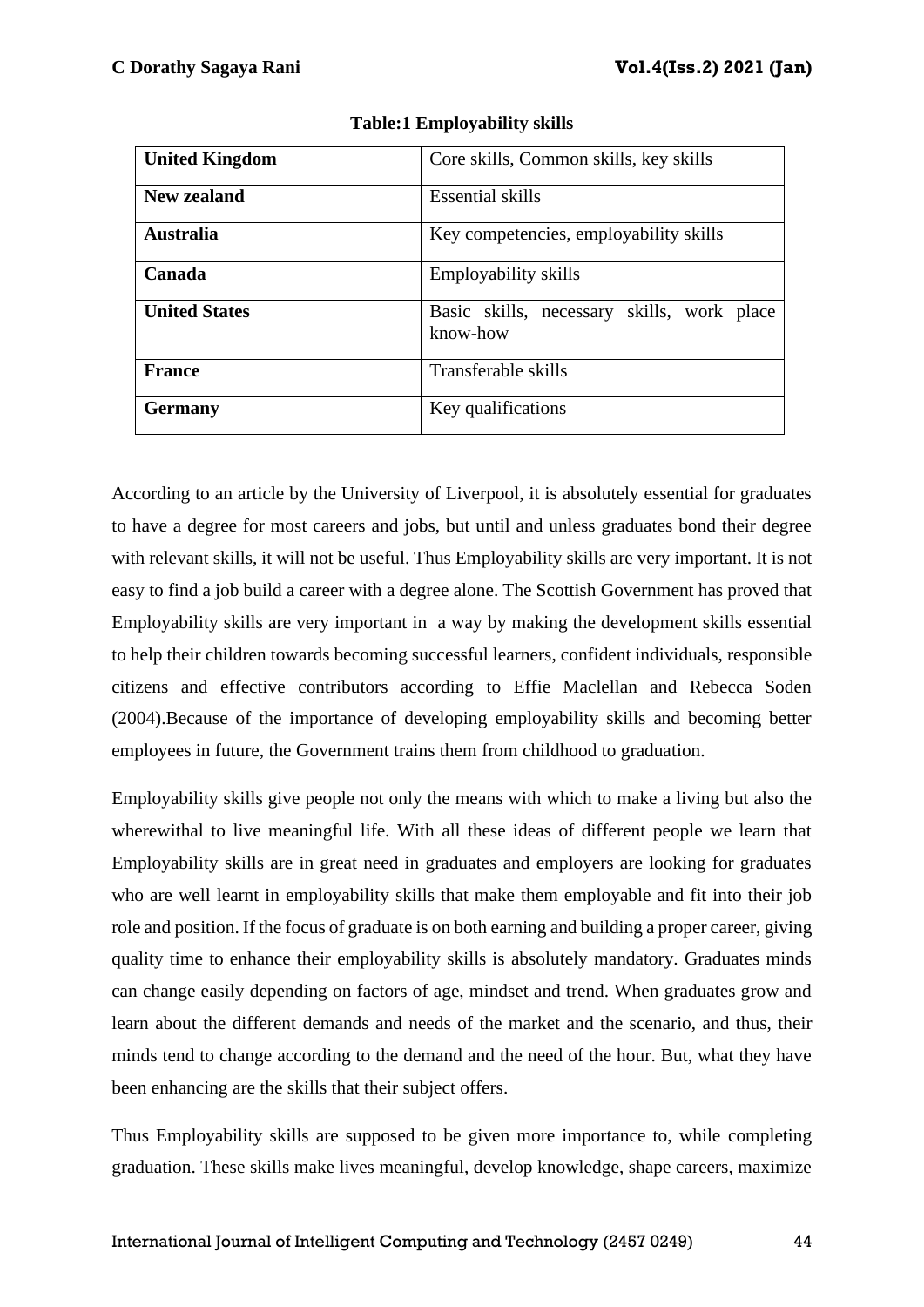productivity of companies and organizations and primarily and solely make a graduate employable in all situations.

#### **Rate of unemployment among graduates due to lack of skills**

EconPort states that there are three kinds of unemployment. They are structural, frictional and cyclical types of Unemployment. Structural unemployment related to the situation where there is a mismatch of jobs and workers because of lack of skills. The series, "Youth employment crisis (2013) in the Youth Unemployment: it's not the age that matters but lack of skills, states that the low skills comprise the bulk of the unemployment in the European countries. According to Kimberly Amadeo (2013) , in the "Current U.S Unemployment Rate Statistics", the unemployment rate is a lagging indicator because employers resist hiring new workers until they are absolutely sure that the economy will stay strong. Considering the statistics in the U.S for the past two years 2012 and 2011, we see that at the end of December 2012, the number of unemployed remained at 12.2 million(7.8%). For the economy to stay strong the U.S had not been hiring new people , pondering about what could make them not hire new employees, we can assume many factors. Indeed, in the "Readers Respond " form the article : Current U.S Unemployment Rate statistics by Kimberly Amadeo, for the question of what causes unemployment?, the various answers like increase in the rate of growth of population, corruption, Government instability, lack of acquisition of skills for the job, etc. are observed.

Looking at the reason for high unemployment of young people (1 to 25) in the UK, the first reason lack of qualifications, which can also be described as kills, where young people lacked the necessary skills and training to impress employers, according to Tejvan Pettinger (2012) in Reasons for Youth Employment, an article on a look at the economics reason for high youth unemployment in the UK between 2004- 2011. Thus , lack of skills and many other factors have been a cause of unemployment in different countries, as stated by AwourPonge (2013). Why does this happen? Is it because of the mismatch between Employers perspective of Employability skills in graduates and graduates perspective entering employment ?Lets us have a look through different literature studies that have found that indeed there is a mismatch between skills expected in graduates by employers and what graduates suppose to be the right ones.

#### **Employers expectation of employability skills from graduates entering employment**

Different employers look for different skills in graduates entering employment. Many researchers have been able to identify and tell us of what skills employers look for in a graduate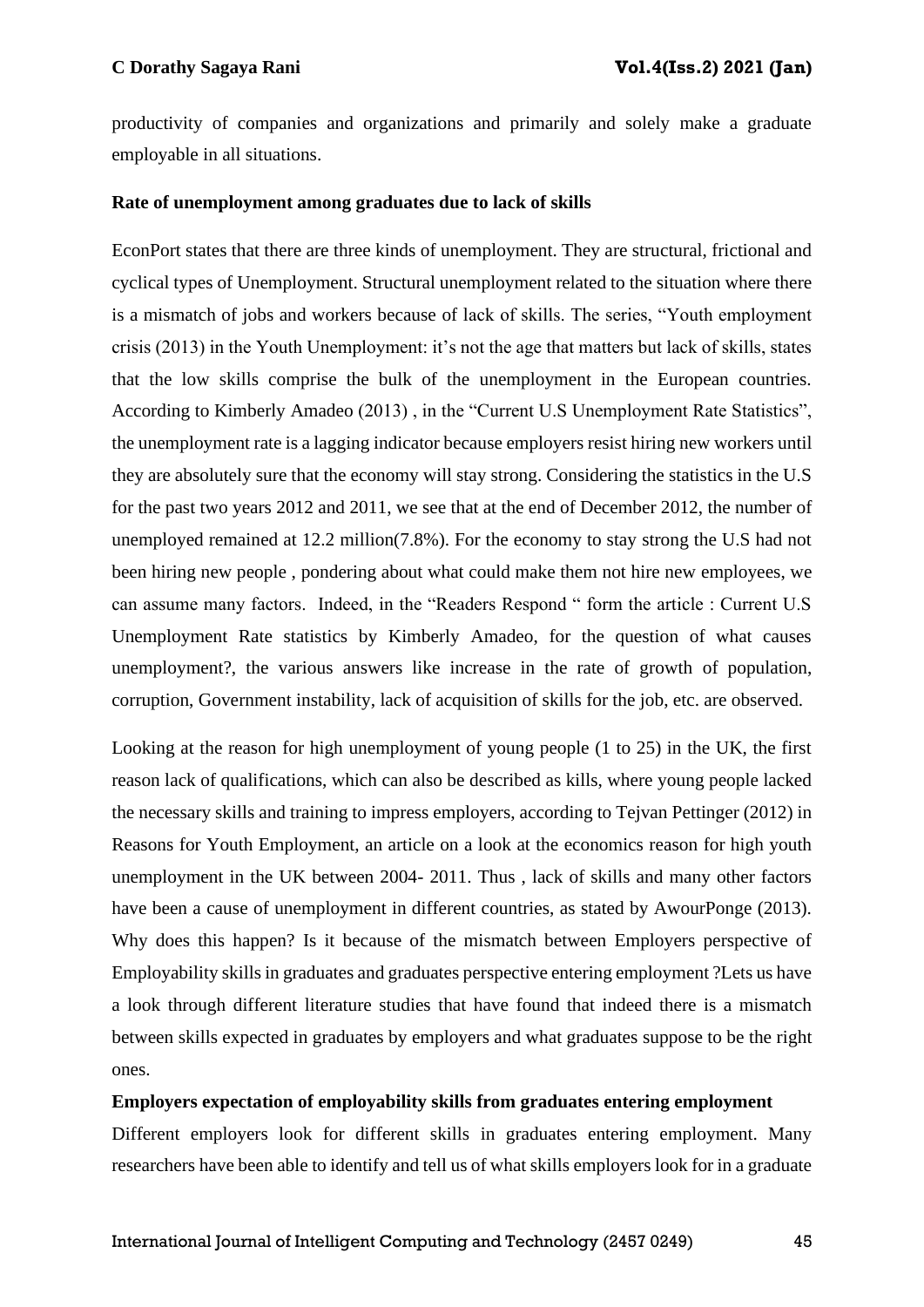entering employment. Harvey et al (2002) stated that, most employers look for graduates who are proactive, can use higher level skills including, 'analysis, critique, synthesis and multi layered communication to facilitate innovative team work in catalyzing the transformation of their organization'. Will Archer and Jess Davison (2008) have come up with a summary of what are the specific skills employers look for, they stated that:

- 1. 86% of employers felt good communication skills to be important, yet many employers are dissatisfied that graduates can express themselves effectively.
- 2. 'Soft Skills' such as team working are also vital and even more important than most 'Hard' skills.
- 3. Numeracy and literacy skills are considered essential by 70% of employers.
- 4. 65% of international employers indicate that having overseas professional work experience makes graduate more employable.

Williams and Owen (1997) state that the most perceived graduate qualities are the ability to learn, intelligence, idea and imagination and communication skills. Billing (2003) also outs in a though that employers want employees who are "effective communicators, problem solvers and critical thinkers, and can work well within a team". Coopers and Lybrand (1998) describe the term,' employability skills' in terms of four key areas, the skills that employers would look for:

- 1) Traditional intellectual skills e.g. critical evaluation, logical argument;
- 2) Key skills communication, IT, etc.
- 3) Personal attributes motivation , self reliance
- 4) Knowledge of organizations and how they work.

# **Graduates perspective of employability skills**

Graduates entering employment face problems such as not being able to know which kind of skills to enhance or are to be learnt and acquired. Primarily, the most important challenge they would face, is to know if they are fit to be employed by an employer for any kind of jobs. If they are employable, they are believed to possess the right kind of skills, but it does not end there. Entry level graduates would have not acquired the skills necessary for the job and possess skills required accurately for the job and are not prepared for the demands of industry career (Peddle, 2000). Today's world of work and generation required new skills such as negotiating, networking, problem solving and skills to manage process rather than functional skills . Finding a good job after graduation is not the end of the story, as to be employed is to be at risk, to be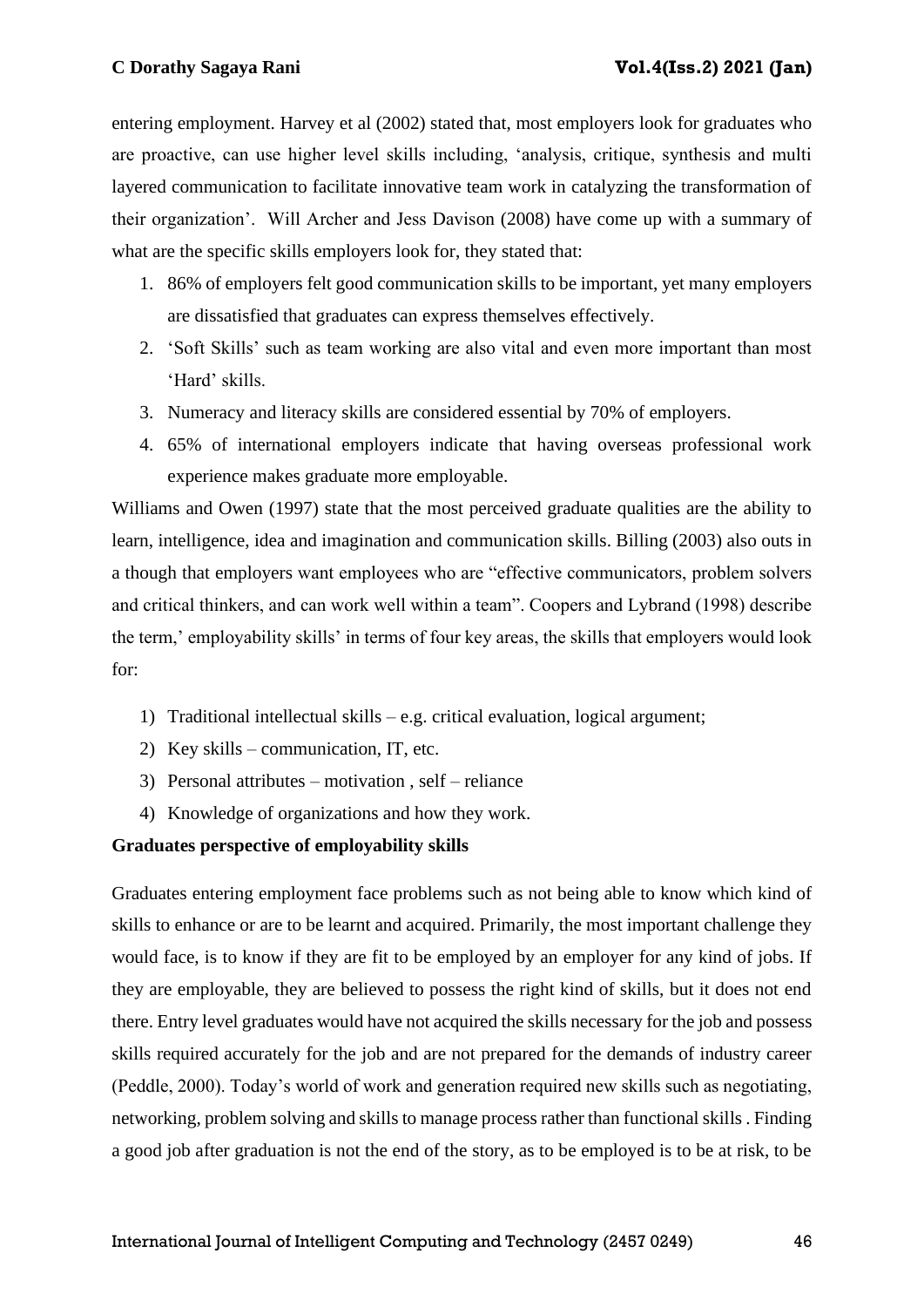employable is to secure. The National Children's Bureau (2012) had come up with a list of soft skills that graduates think would be applicable to range of jobs as given in the Table below :

| <b>Skill</b>                | <b>Attribute/Definition</b>                                           |
|-----------------------------|-----------------------------------------------------------------------|
| Self Confidence             | Belief in oneself or one'                                             |
| Self esteem                 | A positive or negative orientation towards oneself, an overall        |
|                             | evaluation of one's worth or value                                    |
| Motivation                  | Interest/engagement, effort and prespective/work ethic                |
| Self - efficacy             | Belief in one's ability to succeed in a particular situation          |
| <b>Communication skills</b> | Ability to convery information effectively so that it is received and |
|                             | understood; appropriate verbal/nonverbal communication with           |
|                             | colleagues, managers and customers/others.                            |
| Team work                   | Ability to work cooperatively with others                             |
| Assertiveness               | Ability to confidently express views or needs without either          |
|                             | aggression/dominance/ undue submissiveness towards other              |
| Self-control                | Ability to control own emotions and behavior, particularly in         |
|                             | difficult situations or under stress.                                 |
| Reliability                 | Attendance, time-keeping, consistent standards                        |
| Positive attitude           | Keen to work, learn, accept feedback and take responsibility          |
| Presentation                | Consistently clean, tidy and appropriately dressed, with a polite and |
|                             | professional manner                                                   |
| Planning                    | Ability to plan tasks and monitor progress                            |
| Problem solving             | Ability to identify problems and devise solutions                     |
| Prioritizing                | Ability to identify and focus of priority tasks                       |

| Table:2 Soft skills that would be applicable to a range of jobs |  |  |
|-----------------------------------------------------------------|--|--|
|                                                                 |  |  |

Because of this mismatch between employers and graduates expectations, many young graduates today are unemployed. This study will stress on the importance of Employability skills such as

Occupational Self Efficacy which has determinant such as self confidence, positive attitude, command etc .Team Effectiveness which has determinant like dependability, cooperation etc. skills including levels of stress tolerance and emotion management. These are some of the skills that employers are looking for overall in graduates. This research will tell us if graduates possess these skills in high or average or low levels.

# **Occupational Self Efficacy**

Self Efficacy is a term used in psychology, approximately analogous to a person's confidence in their own proficiency. According to Albert Bandura, Self efficacy is the belief in ones capabilities to organize and execute the courses of action required to manage prospective situations.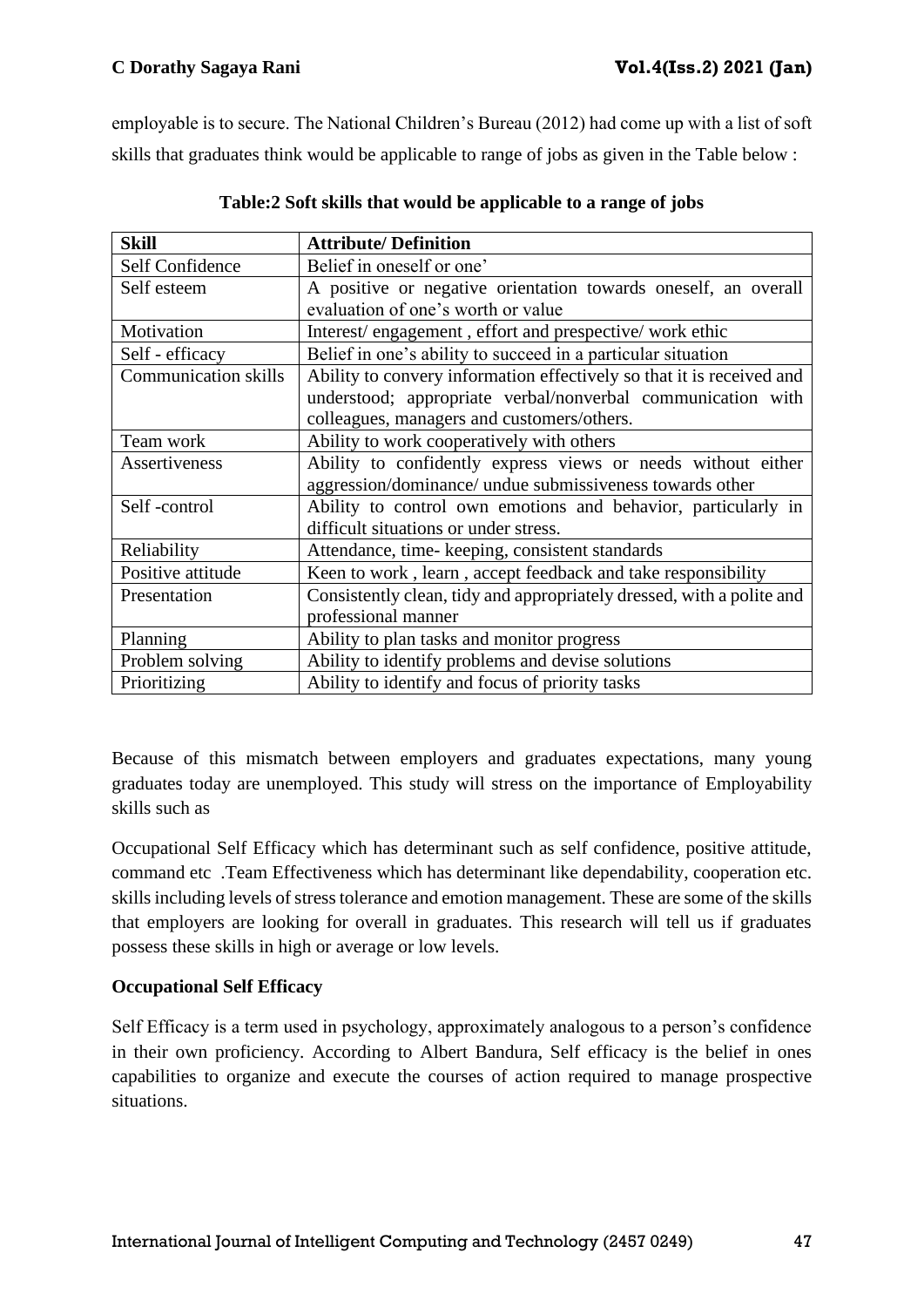Bandura described these beliefs and proficiency as criterion of how people think cognitively behaves physically and feel. Self Efficacy is determined by six different factors. The Webster's dictionary defines each of them as:

1.**Condidenc**e: The state of mind characterized by ones reliance on himself, or his circumstances a feeling of self-sufficiency.

2**. Command**: To order with authority to lay injunction upon

3 **.Adaptability:** The ability to change or be changed to fit changed circumstances.

4. **Personal Effectiveness**: The quality of being able to bring about an effect

5. **Positive Attitude**: A quality or state characterized by certainity or acceptance

6**.Independence: The** state or quality of being independent ,freedom from dependence.

**Team Effectiveness**: Team effectiveness is defined globally to apply to a variety of work teams, consistent with current thinking .Team effectiveness depends on people taking up different responsibilities in a group while working. If there is no proper coordination, cooperation and decision making on who does what n the group, the success of the team is uncertain.

Team Effectiveness is determined by three different factors. The Webster's dictionary refers to each of term as:

**Dependability:** The trait being dependable or reliable.

**Cooperation**: the act of cooperating or of operating together to one end.

**Sharing:** Using or enjoying something jointly with others.

**Stress Tolerance:** Stress Tolerence is basically to be able to work well even under pressure and or even while facing opposition.It is rather the ability to maintain effective performance under pressure or adversity.Stress can be caused by various factors such as work overload,work under load,family problems,health problems,problems with peers,work time pressures,burn out etc.The level of stress tolerance is measured by measuring the stress Attitude in Gradutes.

**Emotion Management**: Peter Totterdell (2002)states that Emotion management refers to the ways in which people influence their own feelings and expressions and the ways in which they influence other peoples feelings. Graduate entering employment generally will not be able to control their emotions since they would be young. Most of the graduates lack experience and thus would not know how to control their emotions and deal with the situation .Considering a situation where an employer shouts at a new graduate who had just entered employment, the employee might become depressed or talk back if he/she is short tempered. But people who are experienced tend to calm down and think about what has gone wrong. In fact in real life situations, young people are always high at emotions, be it joy or sorrow or anger or any kind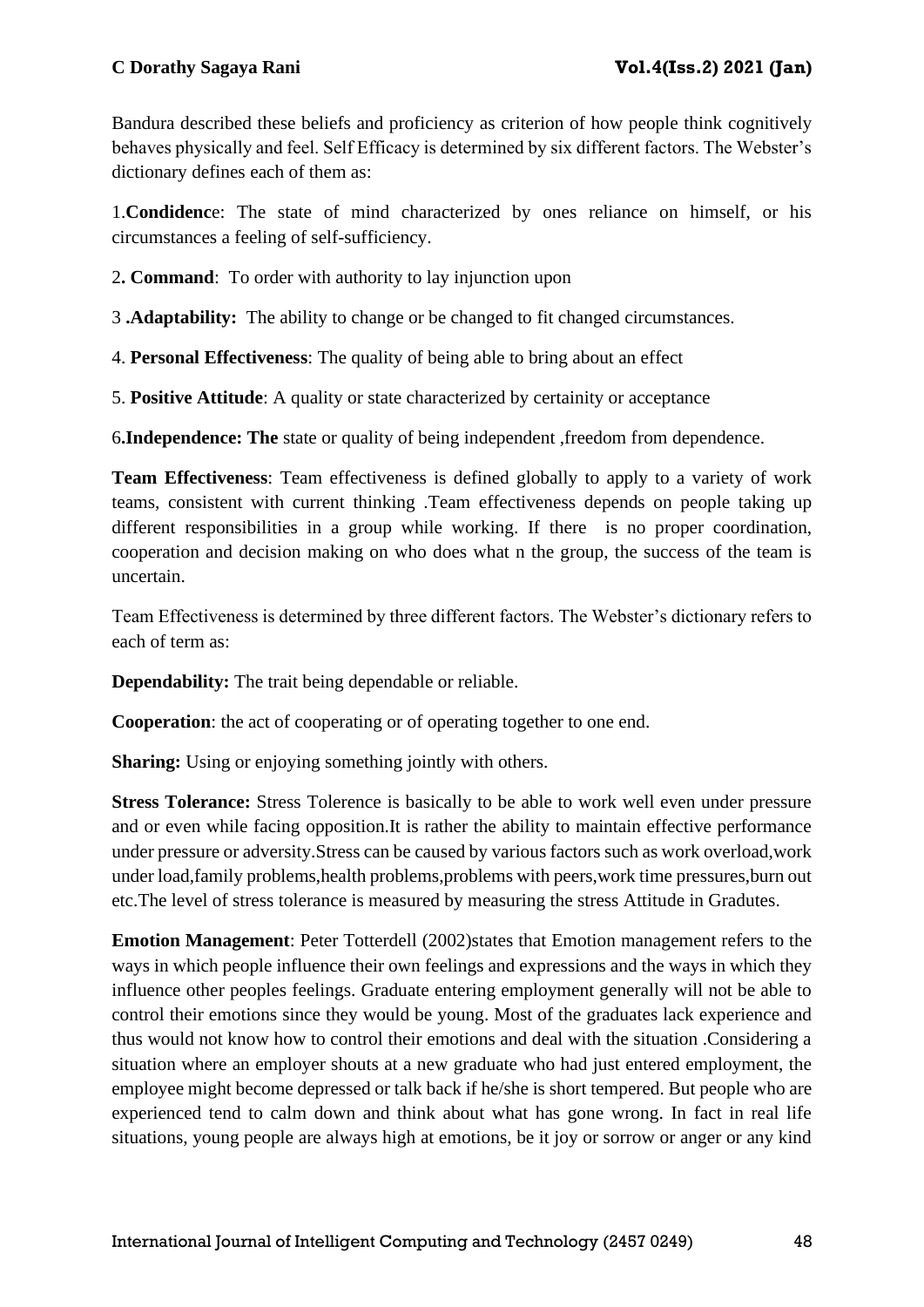of emotions. Thus emotions management in Graduates depends on the back ground of their growth education, physical traits and social factors to be precise.

# **Findings**

Based on the scores(1-15) the following results have been obtained which are shown in the tables.The observations from the above study show the level of Employability skills in graduates. We will discuss about each factor related to each skill in detail.(refer to Appendix)

**Occupational Self Efficacy**: Most of the Graduates have a high level of Self Efficacy.They have a strong sense of self belief that they can do all the work effectively.About 37(61%) of them have a high level, 3(5%)have normal level and 19(31%)have low level of Occupational Self Efficacy.

Confidence: Most Graduates have a high level of confidence.53(87%)of them have a high level of confidence ,8(13%)have a normal level of confidence.Out of 61 responses the score from 10-15 are ranked as high level and 7-9 ranked as Average level and below 7 ranked as low level.Same ranking followed for all criteria.

**Command**: Most Graduates have a high level of command 52(85%) have high level and 9(15%) of them have normal level.

**Adaptability** About 55(90%) have a high level and 6(10%) have normal level of Adaptability

**Personal Effectiveness:**55(90%) have high level and 6(10%) have normal level of personal effectiveness

**Positive Attitude**: 50(82%) have high level and 11(18%) have normal level of positive Attitude.

**Independence**: 46(75%) have high level, 13(22%) have normal level and 2(3%) have low level of the quality of being independent.

**Team Effectiveness**: Most of the Graduates have a low level of Team Effectiveness. They don't have a strong belief in working as a team that will produce more and better results in the work that they do. About 24(39%) have high level,5(8%) come under the normal range 32(52%)low.

**Dependability**: 28(46%) have normal level of the quality of dependability and 33(54%) have low level.

**Cooperation**: 24 (39%) have high level and 37(61% ) have low level of cooperativeness.

**Sharing:** 55 (90%) have normal level and 6(10%) have low level of the quality of sharing.

**Stress Tolerance:** Most of the Graduates have a high level of stress tolerance and working against pressure and opposition. Stress Levels:27(44%)have high level,12(20%)have normal leel and 22(36%)have low level of tolerance towards stress.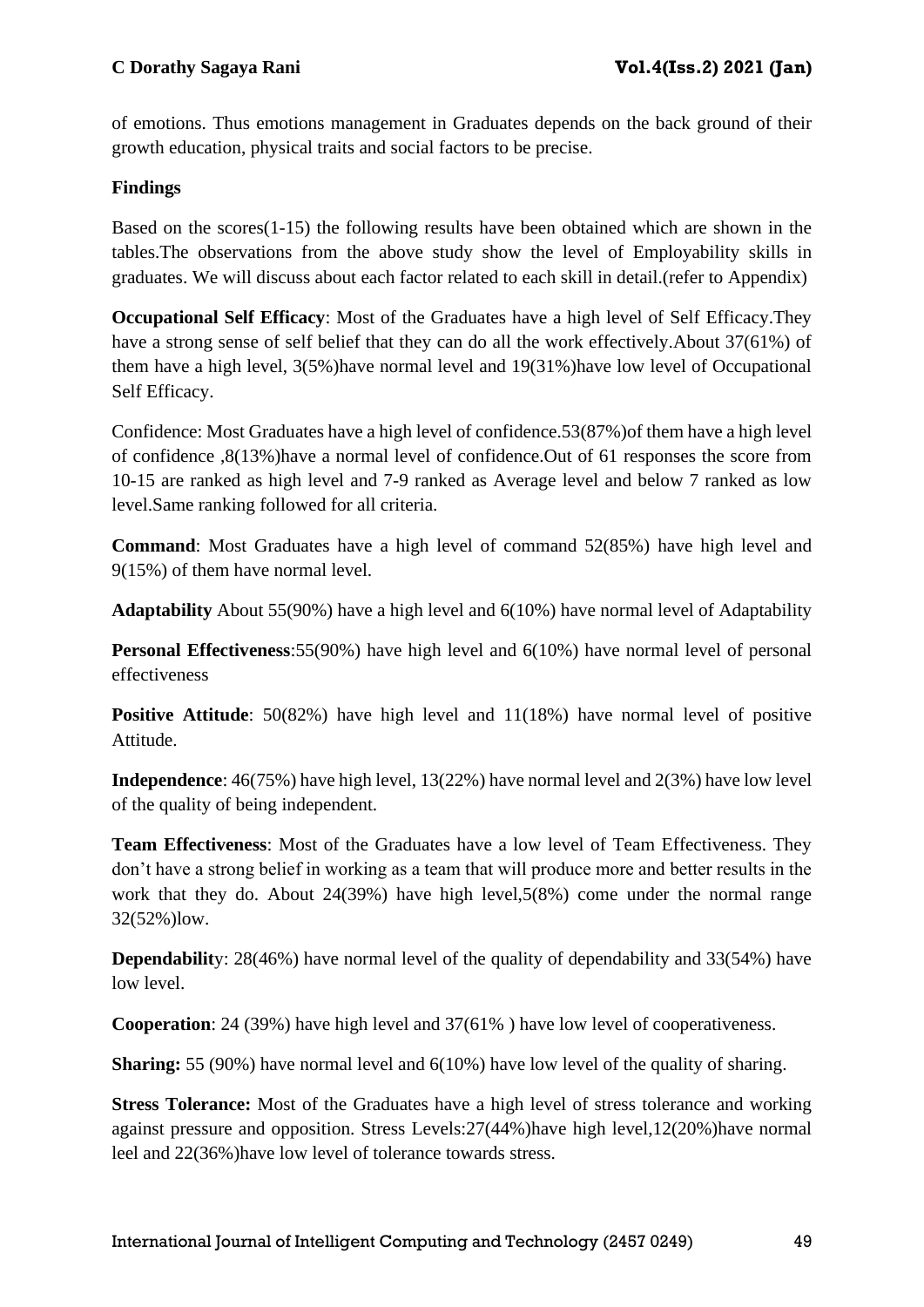**Emotion Management:** Most of the Graduates have high ability to manage their emotions and have no problem I expressing their emotion being under stability .32(52%) have high level,5(9%)have normal level and 24(39%)have low level o emotion management skills.

# **Practical Implications**:

1. Occupational Self Efficacy, Team Effectiveness, Stress Tolerance and Emotion Management along with their determinants are important skills that graduate need to focus on before entering employment.

2. Since Employability skills are very important, every graduate has to enhance their skills from the beginning of their graduation studies itself so that they will be ready for their career and be employable by the end of their studies.

3. This Exploratory study Employability skills among Graduates helps Graduate Recruiters to choose graduates who have the skills that will make them work effectively and efficiently.

4. It also helps graduates enhance their employability skills and gives them the knowledge of what kind of skills they need to have and develop before entering employment.

# **Table:3 Average of Levels of Occupational Self Efficacy, Team Effeciveness,Stress Tolerance and Emotion Management in Graduates**

| S.No           | Age | Gen | <b>OSE</b>  |                |     | <b>Team</b><br><b>Effectiveness</b> |                |       | <b>Stress Attitude</b> |     |     | E.M         |                |     |
|----------------|-----|-----|-------------|----------------|-----|-------------------------------------|----------------|-------|------------------------|-----|-----|-------------|----------------|-----|
|                |     |     | <b>High</b> | Avg            | Low | <b>High</b>                         | Avg            | Low   | <b>High</b>            | Avg | Low | <b>High</b> | Avg            | Low |
| $\mathbf{1}$   | 21  | F   | 14          |                |     | 14                                  |                |       |                        |     | 6   | 11          |                |     |
| $\overline{2}$ | 23  | M   | 10          |                |     | 12                                  |                |       | 15                     |     |     | 14          |                |     |
| $\overline{3}$ | 24  | F   | 11          |                |     |                                     |                | 5     |                        | 9   |     |             |                | 6   |
| $\overline{4}$ | 23  | M   |             |                | 6.5 |                                     |                | 4.5   | 14                     |     |     |             | 9              |     |
| 5              | 20  | M   |             | $\overline{7}$ |     |                                     | $\overline{7}$ |       |                        | 8   |     |             |                | 5   |
| $6\phantom{1}$ | 21  | F   | 10          |                |     | 11                                  |                |       |                        |     | 5   |             |                | 6   |
| $\overline{7}$ | 23  | F   | 13          |                |     |                                     |                | 5     |                        |     | 6   |             |                | 6   |
| $\,8\,$        | 21  | M   | 12          |                |     |                                     |                | 5     |                        | 9   |     | 13          |                |     |
| $\overline{9}$ | 24  | M   | 14          |                |     | 12                                  |                | 6     | 13                     |     |     | 13          |                |     |
| 10             | 22  | F   | 10          |                |     |                                     |                | 5     |                        |     | 6   | 14          |                |     |
| 11             | 23  | F   |             | 8              |     |                                     | 8              |       | 15                     |     |     | 10          |                |     |
| 12             | 20  | F   | 11          |                |     |                                     |                | 5     | 14                     |     |     | 12          |                |     |
| 13             | 10  | F   | 13          |                |     |                                     |                | 4.5   | 14                     |     |     | 11          |                |     |
| 14             | 22  | F   | 14          |                |     |                                     | 8              |       | 15                     |     |     | 12          |                |     |
| 15             | 22  | M   | 12          |                |     |                                     |                | 5     |                        |     | 6   |             |                | 6.5 |
| 16             | 22  | M   |             |                | 6   | 13                                  |                |       | 13                     |     |     |             |                | 5.5 |
| 17             | 22  | F   | 11          |                |     |                                     |                | 4.5   |                        |     | 6.5 |             |                | 5   |
| 18             | 23  | M   | 13          |                |     |                                     |                | $6\,$ |                        |     | 5   | 12          |                |     |
| 19             | 22  | M   | 12          |                |     |                                     | 7.5            |       | 14                     |     |     |             | $\overline{9}$ |     |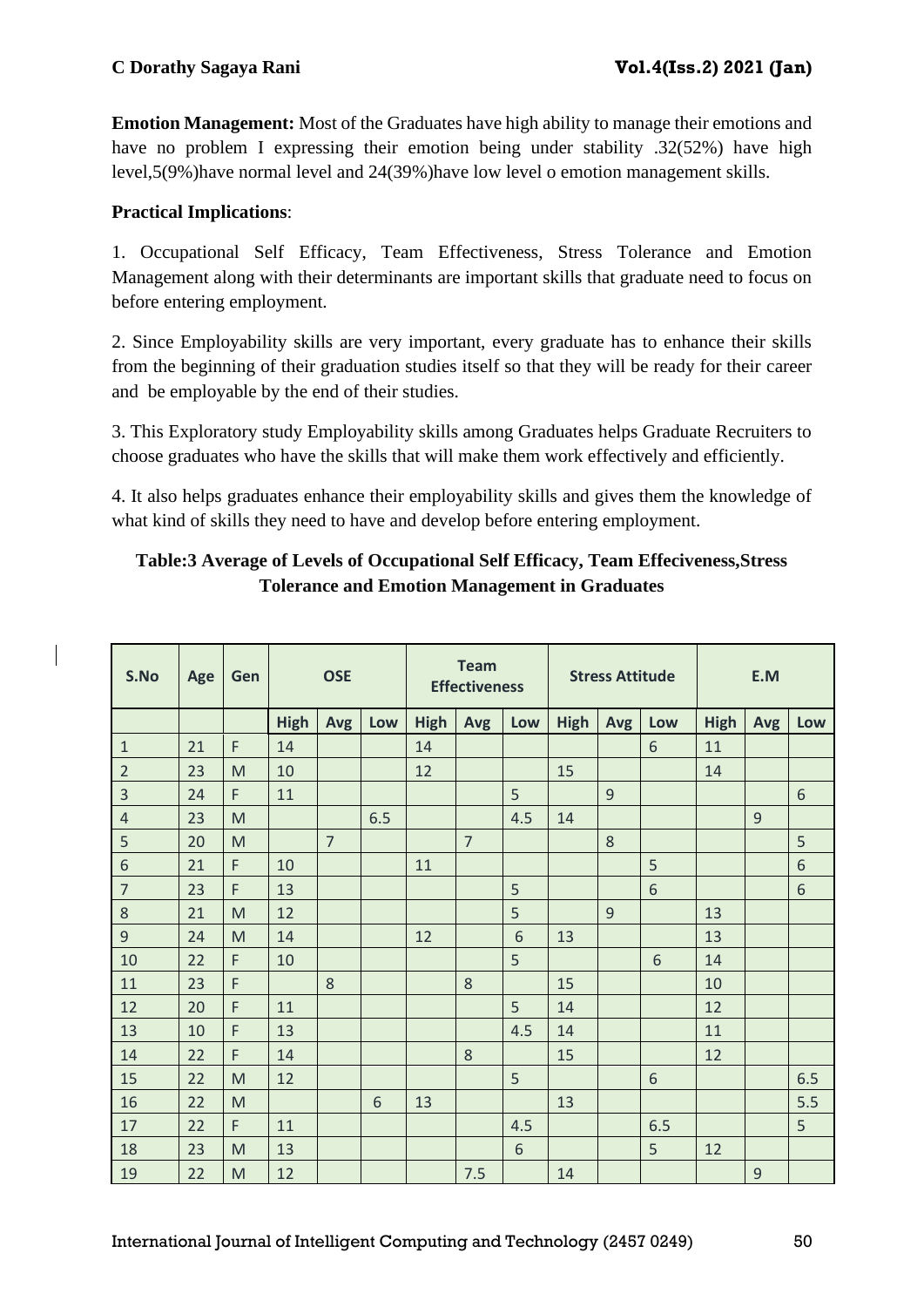| 20     | 21              | F                                                                                                          |    | $\overline{7}$ |            |              |         | $\mathsf S$    |    |                | $\boldsymbol{6}$        |              |                | $6\,$            |
|--------|-----------------|------------------------------------------------------------------------------------------------------------|----|----------------|------------|--------------|---------|----------------|----|----------------|-------------------------|--------------|----------------|------------------|
| $21\,$ | 22              | $\mathsf{M}$                                                                                               | 14 |                |            |              | $\,8\,$ |                | 12 |                |                         | $10\,$       |                |                  |
| 22     | 23              | $\mathsf{M}% _{T}=\mathsf{M}_{T}\!\left( a,b\right) ,\ \mathsf{M}_{T}=\mathsf{M}_{T}\!\left( a,b\right) ,$ | 12 |                |            |              |         | 5              | 15 |                |                         | 12           |                |                  |
| 23     | 23              | $\mathsf{M}% _{T}=\mathsf{M}_{T}\!\left( a,b\right) ,\ \mathsf{M}_{T}=\mathsf{M}_{T}\!\left( a,b\right) ,$ |    |                | 5,5        |              |         | 5              |    |                | 5                       | $11\,$       |                |                  |
| 24     | 22              | F                                                                                                          |    |                | 6.5        |              |         | 5              |    |                | $\overline{6}$          | 11           |                |                  |
| 25     | 25              | F                                                                                                          | 13 |                |            |              |         | 3.5            | 12 |                |                         | 14           |                |                  |
| 26     | 22              | M                                                                                                          | 12 |                |            |              |         | 5              | 15 |                |                         | $10\,$       |                |                  |
| 27     | 21              | F                                                                                                          |    |                | 6.5        |              |         | 4.5            |    | $\overline{9}$ |                         |              |                | $\sqrt{6}$       |
| 28     | 21              | F                                                                                                          |    |                | 6.5        |              |         | $\mathsf S$    |    |                | $\boldsymbol{6}$        |              |                | 5                |
| 29     | 21              | $\mathsf{M}% _{T}=\mathsf{M}_{T}\!\left( a,b\right) ,\ \mathsf{M}_{T}=\mathsf{M}_{T}\!\left( a,b\right) ,$ | 13 |                |            |              |         | 5              |    | $\,8\,$        |                         |              |                | $\sqrt{6}$       |
| 30     | 23              | M                                                                                                          |    |                | $\sqrt{6}$ | 11           |         |                |    |                | 5                       |              |                | $6\phantom{a}$   |
| 31     | 20              | F                                                                                                          | 11 |                |            |              |         | 5              | 15 |                |                         | 12           |                |                  |
| 32     | 20              | F.                                                                                                         | 14 |                |            |              | 7.5     |                | 13 |                |                         | 13           |                |                  |
| 33     | 26              | $\mathsf{M}% _{T}=\mathsf{M}_{T}\!\left( a,b\right) ,\ \mathsf{M}_{T}=\mathsf{M}_{T}\!\left( a,b\right) ,$ |    |                | $\sqrt{6}$ | 14           |         |                |    |                | $\boldsymbol{6}$        |              |                | $6\,$            |
| 34     | 22              | F.                                                                                                         |    |                | 5          | 12           |         |                | 15 |                |                         |              |                | $\sqrt{6}$       |
| 35     | 22              | M                                                                                                          | 15 |                |            |              | $\,8\,$ |                |    | $\mathsf 9$    |                         | $10\,$       |                |                  |
| 36     | 20              | $\mathsf{M}% _{T}=\mathsf{M}_{T}\!\left( a,b\right) ,\ \mathsf{M}_{T}=\mathsf{M}_{T}\!\left( a,b\right) ,$ | 11 |                |            |              |         | 5              |    | $\overline{9}$ |                         |              |                | 5                |
| 37     | 19              | F                                                                                                          |    |                | $\sqrt{6}$ | $11\,$       |         |                |    |                | $\,$ 6 $\,$             |              | $\mathsf 9$    |                  |
| 38     | 21              | $\mathsf{M}$                                                                                               |    |                | $\sqrt{6}$ | 12           |         |                |    |                | $\overline{\mathbf{5}}$ |              |                | 4.5              |
| 39     | 21              | M                                                                                                          | 12 |                |            |              |         | $\sqrt{6}$     |    |                | $\overline{6}$          | $11\,$       |                |                  |
| 40     | 19              | M                                                                                                          |    |                | 6.5        |              |         | 5              | 15 |                |                         | 13           |                |                  |
| 41     | 21              | $\mathsf{M}% _{T}=\mathsf{M}_{T}\!\left( a,b\right) ,\ \mathsf{M}_{T}=\mathsf{M}_{T}\!\left( a,b\right) ,$ | 12 |                |            | 13           |         |                |    | $\,8\,$        |                         | 12.5         |                |                  |
| 42     | 21              | F                                                                                                          |    |                | 6.5        | 13           |         |                |    |                | $\overline{4}$          | 13           |                |                  |
| 43     | 22              | $\mathsf{M}$                                                                                               |    |                | 6.5        |              |         | $\sqrt{6}$     |    |                | $\sqrt{4}$              | 14           |                |                  |
| 44     | 21              | F.                                                                                                         |    |                | 6.5        | 11           |         |                | 15 |                |                         |              |                | 5.5              |
| 45     | 22              | $\mathsf{M}% _{T}=\mathsf{M}_{T}\!\left( a,b\right) ,\ \mathsf{M}_{T}=\mathsf{M}_{T}\!\left( a,b\right) ,$ | 14 |                |            |              |         | $\mathsf S$    |    |                | 5                       |              |                | $\boldsymbol{6}$ |
| 46     | 21              | F.                                                                                                         |    |                | 6.5        |              | $\,8\,$ |                |    | $\mathsf 9$    |                         |              |                | $6\phantom{a}$   |
| 47     | 19              | M                                                                                                          | 12 |                |            |              |         | 5              |    | $\mathsf 9$    |                         | 13.5         |                |                  |
| 48     | 21              | $\mathsf{M}% _{T}=\mathsf{M}_{T}\!\left( a,b\right) ,\ \mathsf{M}_{T}=\mathsf{M}_{T}\!\left( a,b\right) ,$ | 11 |                |            | $11\,$       |         |                |    | 8              |                         | $11\,$       |                |                  |
| 49     | 20 <sup>7</sup> | $\mathsf{M}% _{H}=\mathsf{M}_{H}$                                                                          |    |                | 6.5        | $\boxed{12}$ |         |                | 12 |                |                         | $\boxed{12}$ |                |                  |
| 50     | 23              | M                                                                                                          | 14 |                |            |              |         | 4.5            | 15 |                |                         |              |                | $6\phantom{1}$   |
| 51     | 22              | $\mathsf{M}% _{T}=\mathsf{M}_{T}\!\left( a,b\right) ,\ \mathsf{M}_{T}=\mathsf{M}_{T}\!\left( a,b\right) ,$ | 11 |                |            |              |         | 4.5            |    |                | $\sqrt{6}$              |              |                | 6                |
| 52     | 22              | M                                                                                                          | 13 |                |            | 14           |         |                | 13 |                |                         |              | $\overline{9}$ |                  |
| 53     | 24              | $\mathsf{M}% _{T}=\mathsf{M}_{T}\!\left( a,b\right) ,\ \mathsf{M}_{T}=\mathsf{M}_{T}\!\left( a,b\right) ,$ | 11 |                |            | 11           |         |                | 14 |                |                         | 10           |                |                  |
| 54     | 22              | M                                                                                                          |    |                | 6.5        | 13           |         |                |    | 9              |                         | 10           |                |                  |
| 55     | 22              | $\mathsf{M}% _{T}=\mathsf{M}_{T}\!\left( a,b\right) ,\ \mathsf{M}_{T}=\mathsf{M}_{T}\!\left( a,b\right) ,$ | 14 |                |            | 12           |         |                | 14 |                |                         |              |                | $6\,$            |
| 56     | 22              | $\mathsf{M}% _{T}=\mathsf{M}_{T}\!\left( a,b\right) ,\ \mathsf{M}_{T}=\mathsf{M}_{T}\!\left( a,b\right) ,$ | 11 |                |            |              |         | 5              | 13 |                |                         | 11           |                |                  |
| 57     | 22              | $\mathsf{M}% _{T}=\mathsf{M}_{T}\!\left( a,b\right) ,\ \mathsf{M}_{T}=\mathsf{M}_{T}\!\left( a,b\right) ,$ | 13 |                |            |              |         | 5              | 15 |                |                         |              | 9              |                  |
| 58     | 23              | M                                                                                                          | 12 |                |            | 12           |         |                | 15 |                |                         |              |                | 4.5              |
| 59     | 20              | F.                                                                                                         |    |                | 6.5        |              |         | 5 <sup>1</sup> | 13 |                |                         |              |                | 5                |
| 60     | 21              | M                                                                                                          | 14 |                |            | 13           |         |                |    |                | $\sqrt{6}$              | 11           |                |                  |
| 61     | 18              | F.                                                                                                         | 13 |                |            |              |         | 5              | 13 |                |                         | 12           |                |                  |